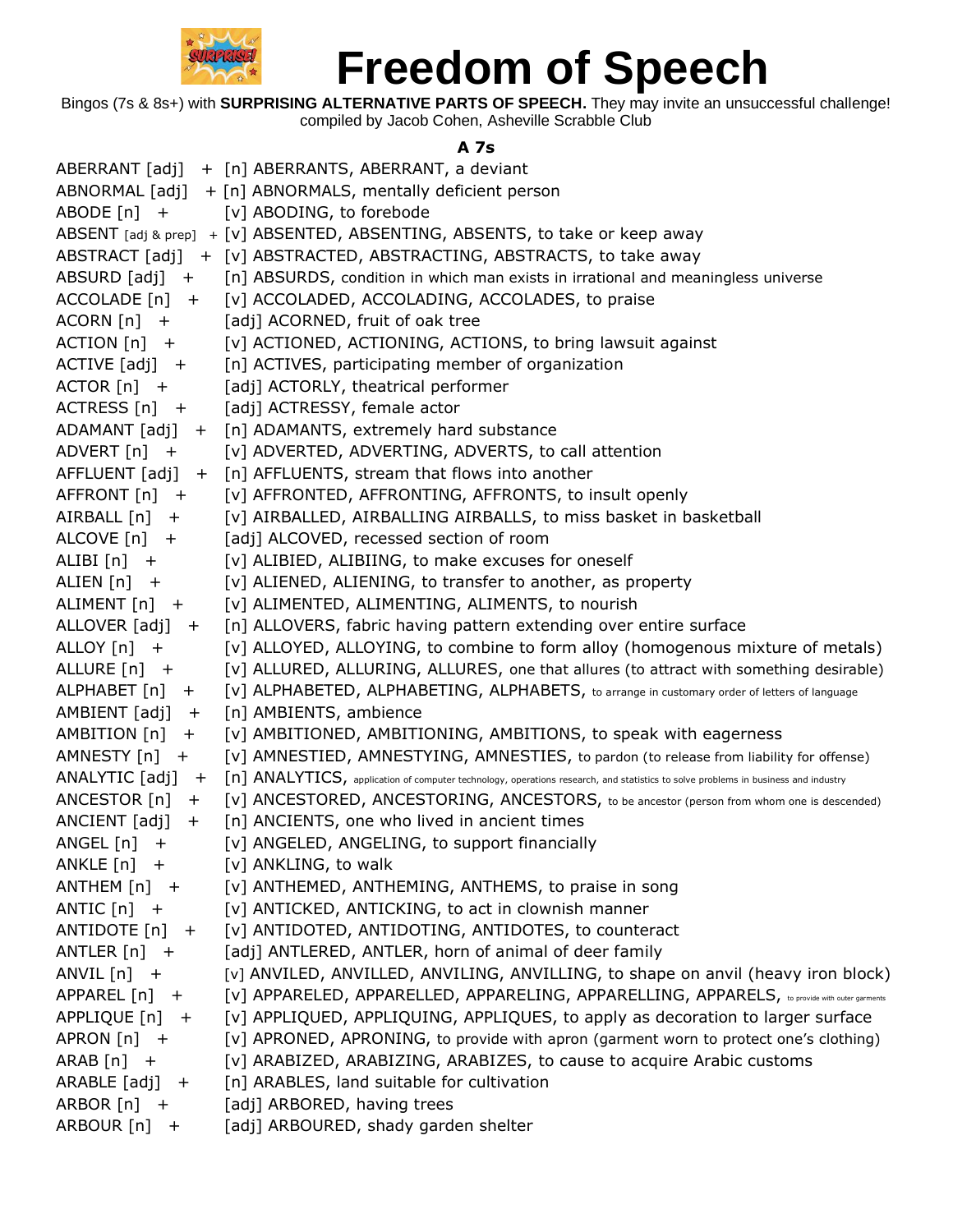

| $ARCADE[n] +$     | [v] ARCADED, ARCADING, ARCADES, to provide with arcade (series of arches)                                |
|-------------------|----------------------------------------------------------------------------------------------------------|
| $ARCHAIC [adj] +$ | [V] ARCHAISED, ARCHAISING, ARCHAISES, to archaize (to use archaisms (archaic word, idiom or expression)) |
| ARCTIC $[adi]$ +  | [v] ARCTICS, warm, waterproof overshoe                                                                   |
| ARMATURE $[n]$ +  | [v] ARMATURED, ARMATURING, ARMATURES, to furnish with armor                                              |
|                   | AROMATIC [adj] + [n] AROMATICS, fragrant plant or substance                                              |
| ARROW $[n]$ +     | [V] ARROWED, ARROWING, to indicate proper position of with arrow (linear figure with wedge-shaped end)   |
|                   | ARTERIAL [adj] + [n] ARTERIALS, type of highway                                                          |
| ARTICLE $[n]$ +   | [v] ARTICLED, ARTICLING, ARTICLES, to charge with specific offenses                                      |
| ARTIFICE [n] +    | [n] ARTIFICER, skilled worker                                                                            |
| $ASOCIAL [adj] +$ | [n] ASOCIALS, one that avoids company of others                                                          |
| ASSURED $[adj]$ + | [n] ASSUREDS, insured person                                                                             |
| $ASTRAL [adj] +$  | [n] ASTRALS, type of oil lamp                                                                            |
| ATOMIC $[adj] +$  | [n] ATOMICS, science dealing with atoms                                                                  |
| ATONIC $[adj] +$  | [n] ATONICS, unaccented syllable                                                                         |
| ATTIRE [n] +      | [v] ATTIRED, ATTIRING, ATTIRES, to clothe (to provide with clothing)                                     |
| AUDIBLE $[adj] +$ | [v] AUDIBLED, AUDIBLING, AUDIBLES, to call play in football                                              |
|                   | AVERSIVE [adj] + [n] AVERSIVES, punishment                                                               |
| AWNING $[n]$ +    | [adj] AWNINGED, rooflike canvas covering                                                                 |
|                   | <b>B</b> 7s                                                                                              |
| BABBITT [n] +     | [v] BABBITED, BABBITING, BABBITS, to line with babbitt (alloy of tin, copper, and antimony)              |
| BACKDROP [n] +    | [V] BACKDROPPED or BACKDROPT, BACKDROPPING, BACKDROPS, to provide with scenic background                 |
| BACKLASH [n] +    | [v] BACKLASHED, BACKLASHING, BACKLASHES, to cause reaction                                               |
| BACKSTOP [n] +    | [V] BACKSTOPPED, BACKSTOPPING, BACKSTOPS, to bolster (to support (to hold up or add strength to))        |
| BADASS $[n]$ +    | [adj] BADASSED, offensive word                                                                           |
| BADGE [N] +       | [v] BADGING, to supply with insignia                                                                     |
| BALLAST [n] +     | [v] BALLASTED, BALLASTING, BALLASTS, to stabilize                                                        |
| BALLOT [n] +      | [V] BALLOTED, BALLOTING, BALLOTS, to vote (to cast vote (formal expression of will or opinion))          |
| BALLS $[n]$ +     | [v] BALLSED, BALLSING, BALLSES, BALLS, BALL, to form into ball (spherical object)                        |
| BALSAM [n] +      | [v] BALSAMED, BALSAMING, BALSAMS, to anoint with balsam (aromatic, resinous substance)                   |
| BAM [interj]      | [v] BAMMING, to strike with dull resounding noise                                                        |
| $+$               | [v] BANNERED, BANNERING, BANNERS, to furnish with flag                                                   |
| BANNER [n] +      |                                                                                                          |
| BANQUET [n] +     | [v] BANQUETED, BANQUETING, BANQUETS, to feast                                                            |
| BARB $[n]$ +      | [v] BARBING, to furnish with barb (sharp projection)                                                     |
| BARBER [n] +      | [v] BARBERED, BARBERING, BARBERS, to cut hair                                                            |
| $BARD[n]$ +       | [v] BARDING, to armor horse                                                                              |
| $BARN[n] +$       | [v] BARNING, to store in barn (large storage building)                                                   |
| BARRACKS [n] +    | [v] BARRACKED, BARRACKING, BARRACKS, to shout boisterously                                               |
| BARRAGE [n] +     | [v] BARRAGED, BARRAGING, BARRAGES, to subject to massive attack                                          |
| BASIN [n] +       | [adj] BASINED, large bowl                                                                                |
| BASTARD [n] +     | [n] BASTARDY, BASTARDIES, state of being bastard (illegitimate child)                                    |
| BAWDY [adj] +     | [n] BAWDIES, obscene language                                                                            |
| BEACON [n] +      | [v] BEACONED, BEACONING, BEACONS, to warn or guide                                                       |
| BEAGLE [n] +      | [v] BEAGLED, BEAGLES, BEAGLING, to hunt with beagles (small hounds)                                      |
| BEARD $[n]$ +     | [v] BEARDED, BEARDING, to oppose boldly                                                                  |
|                   | BEAUCOUP [adj] + [n] BEAUCOUPS, abundance                                                                |
| BEAUT [n]<br>$+$  | [adj] BEAUTER, BEAUTEST, beautiful                                                                       |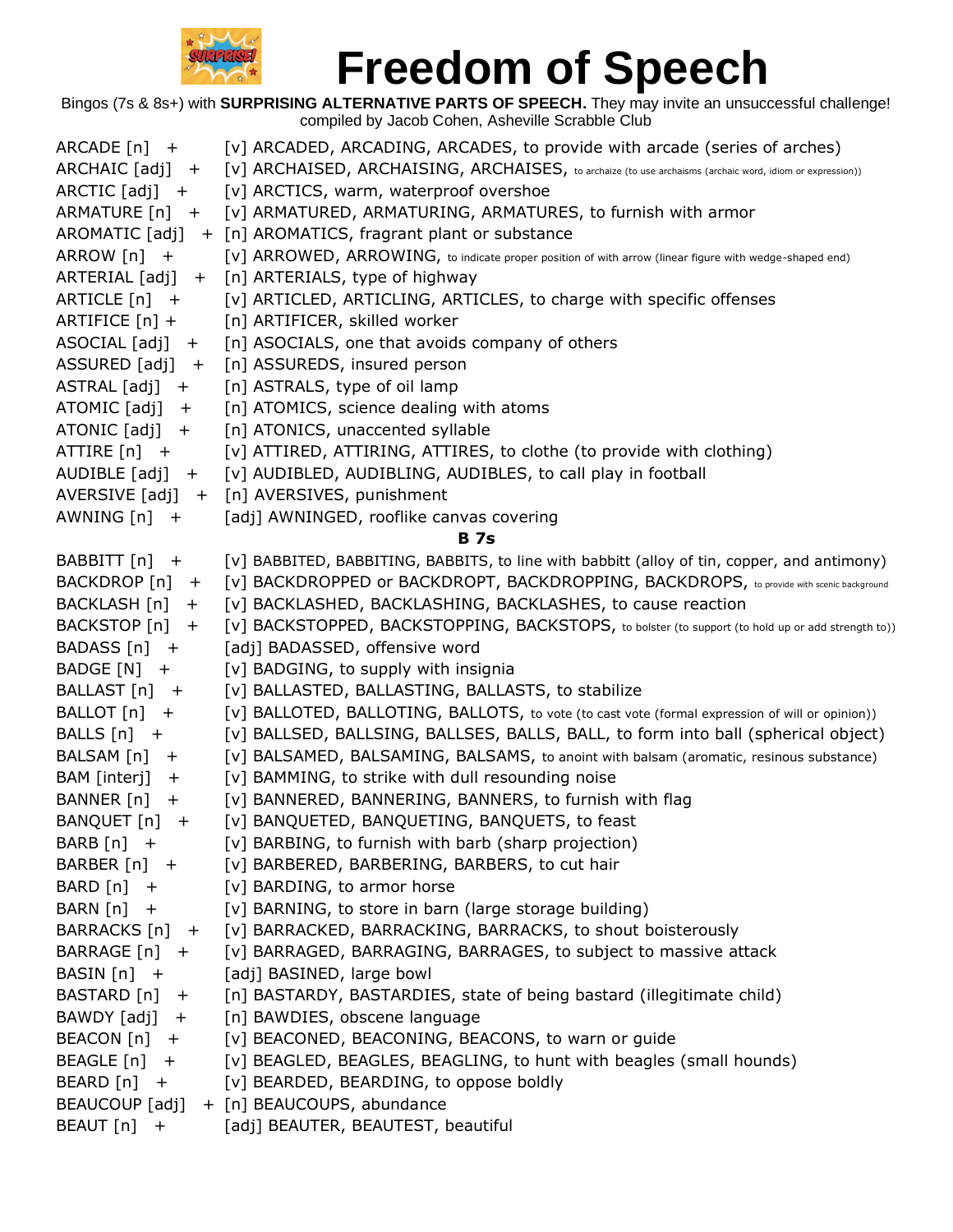

| BEAVER [n] +      | [v] BEAVERED, BEAVERING, BEAVERS, to work hard                                                                   |
|-------------------|------------------------------------------------------------------------------------------------------------------|
| BEEF $[n]$ +      | [v] BEEFING, to add bulk to                                                                                      |
| BEEHIVE [n] +     | [adj] BEEHIVED, having hairdo shaped like beehive                                                                |
| BEESWAX [n] +     | [v] BEESWAXED, BEESWAXING, BEESWAXES, to polish furniture with type of wax                                       |
| BEETLE $[n]$ +    | [v] BEETLED, BEETLING, BEETLES, to jut out                                                                       |
| BEGGAR [n] +      | [adj] BEGGARY, extreme poverty                                                                                   |
| BELFRY [n] +      | [adj] BELFRIED, bell tower                                                                                       |
| BELL $[n]$ +      | [v] BELLING, to provide with bell (ringing device)                                                               |
| BERRY $[n]$ +     | [v] BERRIED, BERRYING, BERRIES, to produce berries (fleshy fruits)                                               |
|                   | BERSERK [adj] + [n] BERSERKS, fierce warrior                                                                     |
| BERTH $[n]$ +     | [v] BERTHED, BERTHING, to provide with mooring                                                                   |
|                   | BEWARE [interj?] + [v] BEWARED, BEWARING, BEWARES, to be careful                                                 |
|                   | BEYOND [prep] + [n] BEYONDS, something that lies farther ahead                                                   |
| BIB $[n]$ +       | [v] BIBBING, to tipple                                                                                           |
| BIGFOOT [n] +     | [v] BIGFOOTED, BIGFOOTING, BIGFOOTS, to apply one's influence as bigfoot                                         |
| BIKINI $[n]$ +    | [adj] BIKINIED, type of bathing suit                                                                             |
| BILGE $[n]$ +     | [v] BILGING, to spring leak                                                                                      |
| BIN $[n]$ +       | [v] BINNING, to store in large receptacle                                                                        |
|                   | BIOLOGIC [adj] + [n] BIOLOGICS, drug obtained from organic source                                                |
| BIONIC [adj] +    | [n] BIONICS, science joining biology and electronics                                                             |
| BIRCH [n] +       | [V] BIRCHED, BIRCHING, BIRCHES, to whip (to strike with whip (instrument for administering corporal punishment)) |
| BISCUIT [n] +     | [adj] BISCUITY, small cake of shortened bread                                                                    |
| BISHOP [n] +      | [v] BISHOPED, BISHOPING, BISHOPS, to appoint as bishop (head of diocese)                                         |
| BITMAP $[n]$ +    | [v] BITMAPPED, BITMAPPING, BITMAPS, to represent something as bitmap (array of bits)                             |
| $BITTER [adj] +$  | [v] BITTERED, BITTERING, BITTERS, to make bitter                                                                 |
| $BIZARRE [adj] +$ | [n] BIZARRES, strangely striped flower                                                                           |
| BLACK [adj] +     | [v] BLACKED, BLACKING, to make black                                                                             |
| BLACKTOP [n] +    | [v] BLACKTOPPED, BLACKTOPPING, BLACKTOPS, to pave with asphalt                                                   |
| BLADDER [n] +     | [adj] BLADDERY, saclike receptacle                                                                               |
| BLAM [interj] +   | [v] BLAMMED, BLAMMING, to male loud sound like that of gunshot                                                   |
| BLARNEY $[n]$ +   | [v] BLARNEYED, BLARNEYING, BLARNEYS, to beguile with flattery                                                    |
| BLAZER [n] +      | [adj] BLAZERED, lightweight jacket                                                                               |
| BLEMISH [n] +     | [v] BLEMISHED, BLEMISHING, BLEMISHES, to mar                                                                     |
| BLIGHT $[n]$ +    | [v] BLIGHTED, BLIGHTING, BLIGHTS, to cause decay                                                                 |
| BLING $[n]$ +     | [v] BLINGED, BLINGING, to adopt flamboyant appearance                                                            |
| BLINKER [n] +     | [v] BLINKERED, BLINKERING, BLINKERS, to put blinders on                                                          |
| BLIP $[n]$ +      | [v] BLIPPED, BLIPPING, to remove sound from recording                                                            |
| BLISS $[n]$ +     | [v] BLISSED, BLISSING, BLISSES, to experience or produce ecstasy                                                 |
| BLITHER [adj] +   | [v] BLITHERED, BLITHERING, BLITHERS, to blather (to talk foolishly)                                              |
| BLOB $[n]$ +      | [v] BLOBBED, BLOBBING, BLOB, to splotch (to mark with large, irregular spots) [v]                                |
| BLOOD $[n]$ +     | [v] BLOODED, BLOODING, to stain with blood (fluid circulated by heart)                                           |
| BLOSSOM [n] +     | [adj] BLOSSOMY, having blossoms                                                                                  |
| BLOTCH $[n]$ +    | [v] BLOTCHED, BLOTCHING, BLOTCHES, to mark with large spots                                                      |
| BLOUSE [n] +      | [v] BLOUSED, BLOUSING, BLOUSES, to hang loosely                                                                  |
| BLUBBER [n] +     | [v] BLUBBERED, BLUBBERING, BLUBBERS, to weep noisily                                                             |
| BLURB [n] +       | [v] BLURBED, BLURBING, to praise in publicity notice                                                             |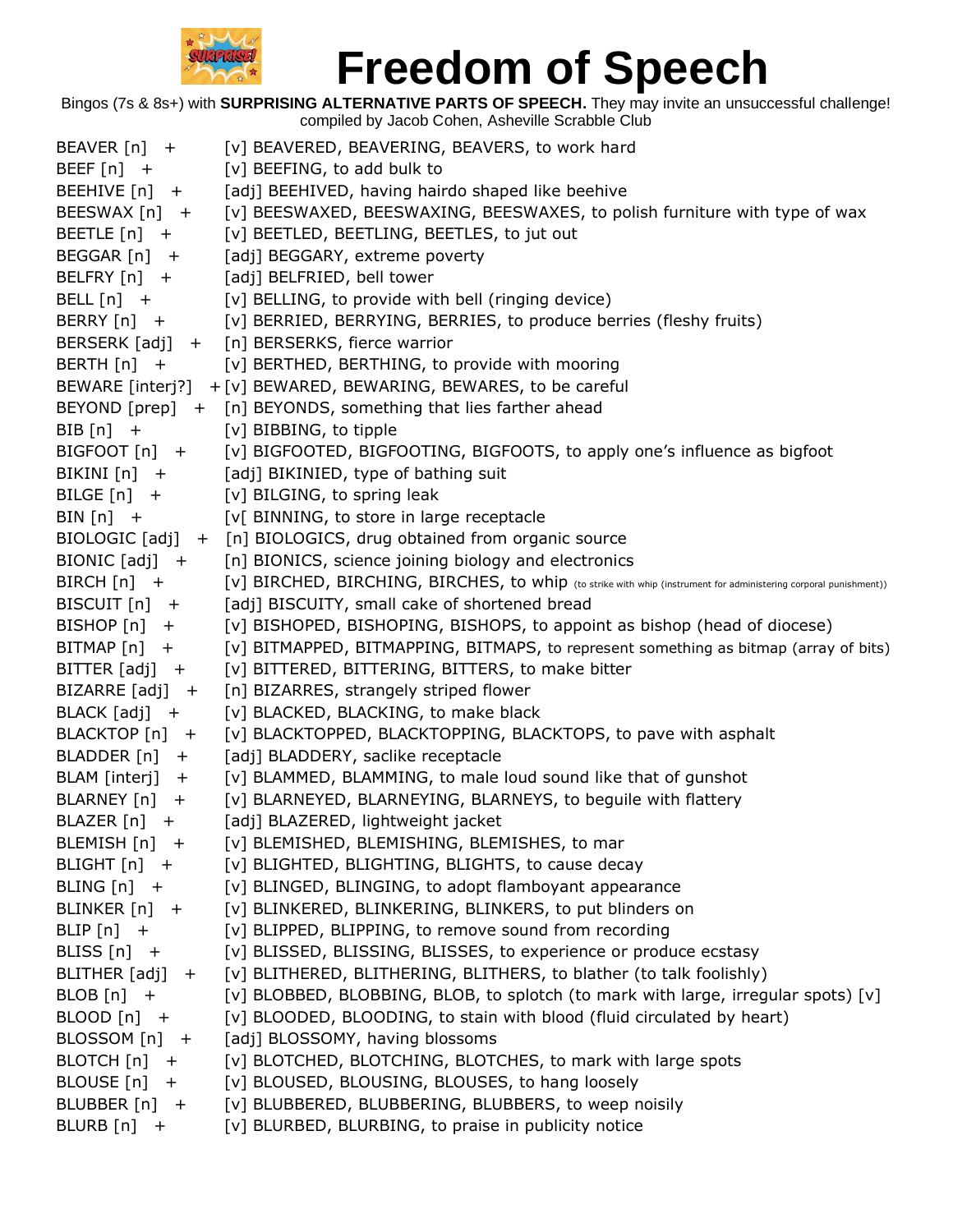

| BOATLIFT $[n]$ +    | [v] BOATLIFTED, BOATLIFTING, BOATLIFTS, to transport by boats                     |
|---------------------|-----------------------------------------------------------------------------------|
| BODY $[n]$ +        | [v] BODYING, to give form to                                                      |
| $BOGART[n]$ +       | [v] BOGARTED, BOGARTING, BOGARTS, to use without sharing                          |
| BOING [interj] +    | [v] BOINGED, BOIGNING, to make sound of reverberation or vibration                |
| BONNET [n] +        | [v] BONNETED, BONNETING, BONNETS, to provide with bonnet (type of hat)            |
| BONUS $[n]$ +       | [v] BONUSING, BONUSINGS, act of subsidizing something                             |
| $BOSOM[n]$ +        | [v] BOSOMED, BOSOMING, to embrace                                                 |
| BOTTOM $[n]$ +      | [v] BOTTOMED, BOTTOMING, BOTTOMS, to comprehend                                   |
| BOUGH $[n]$ +       | [adj] BOUGHED, BOUGH, tree branch                                                 |
| BOULDER $[n]$ +     | [v] BOULDERED, BOULDERING, BOULDERS, to climb up large rocks                      |
| BOUNTY [n] +        | [adj] BOUNTIED, BOUNTY, reward                                                    |
| BOWEL $[n]$ +       | [v] BOWELED, BOWELLED, BOWELING, BOWELLING, to disbowel                           |
| BOWWOW [interj]     | + [v] BOWWOWED, BOWWOWING, BOWWOWS, to bark like dog                              |
| BRAD $[n]$ +        | [v] BRADDED, BRADDING, to fasten with thin nails                                  |
| BRAILLE $[n]$ +     | [v] BRAILLED, BRAILLING, BRAILLES, to write in braille (raised writing for blind) |
| BRAIN $[n]$ +       | [v] BRAINED, BRAINING, to hit on head                                             |
| BRAMBLE [n] +       | [v] BRAMBLED, BRAMBLING, BRAMBLES, to gather berries                              |
| BRAN $[n]$ +        | [v] BRANNED, BRANNING, to soak in water mixed with bran (outer coat of cereals)   |
| BRANCH $[n]$ +      | [adj] BRANCHY, BRANCHIER, BRANCHIEST, having many branches                        |
| BRANDY [n] +        | [v] BRANDIED, BRANDYING, BRANDIES, to mix with brandy (liquor)                    |
| BRASS $[n]$ +       | [v] BRASSED, BRASSING, BRASSES, to coat with brass (alloy of copper and zinc)     |
| BRAVE $[adj] +$     | [v] OUTBRAVE, OUTBRAVED, OUTBRAVING, OUTBRAVES, to surpass in courage             |
| BRAVER $[adj] +$    | [n] BRAVERS, BRAVER, one that braves (to act with courage)                        |
| BRAZEN $[adj] +$    | [v] BRAZENED, BRAZENING, BRAZENS, to face boldly                                  |
| BREAST [n] +        | [v] BREASTED, BREASTING, BREASTS, to confront boldly                              |
| BREATH $[n]$ +      | [adj] BREATHY, BREATHIER, BREATHIEST, marked by loud breathing                    |
| BREECH $[n]$ +      | [v] BREECHED, BREECHING, BREECHES, to clothe with breeches (trousers)             |
| BRICK $[n]$ +       | [v] BRICKED, BRICKING, to build with bricks (blocks of clay)                      |
| BRICK $[n]$ +       | [adj] BRICKIER, BRICKIEST, made of bricks                                         |
| BRIDAL [adj] +      | [n] BRIDALS, wedding                                                              |
| BRIGADE [n]<br>$+$  | [v] BRIGADED, BRIGADING, BRIGADES, to group together                              |
| BRIGHT [adj]<br>$+$ | [n] BRIGHTS, light-hued tobacco                                                   |
| BRIQUET [n] +       | [v] BRIQUETTED, BRIQUETTING, BRIQUETS, to mold into small bricks                  |
|                     | BRISK [adj] + [v] BRISKED, BRISKING, to make brisk                                |
|                     | BRITTLE [adj] + [v] BRITTLED, BRITTLING, BRITTLES, to become brittle              |
|                     | BROMATE [n] + [v] BROMATED, BROMATING, BROMATES, to combine with bromine          |
|                     | BROOK [n] + [v] BROOKED, BROOKING, to tolerate                                    |
| BROTHER $[n]$ +     | [v] BROTHERED, BROTHERING, BROTHERS, to treat like brother                        |
| BRUTE $[n]$ +       | [v] BRUTING, to shape diamond by rubbing it with another diamond                  |
|                     | BUCKET [n] + [v] BUCKETED, BUCKETING, BUCKETS, to hurry                           |
|                     | BUCKRAM [n] + [v] BUCKRAMED, BUCKRAMING, BUCKRAMS, to stiffen                     |
|                     | BUCOLIC [adj] + [n] BUCOLICS, pastoral poem                                       |
| BUFFALO $[n]$ +     | [v] BUFFALOED, BUFFALOING, BUFFALOES, to intimidate                               |
| BULL $[n]$ +        | [v] BULLING, to push ahead                                                        |
|                     | BULLDOG [n] + [v] BULLDOGGED, BULLDOGGING, BULLDOGS, to throw steer               |
| BULLET [n] +        | [v] BULLETED, BULLETING, BULLETS, to move swiftly                                 |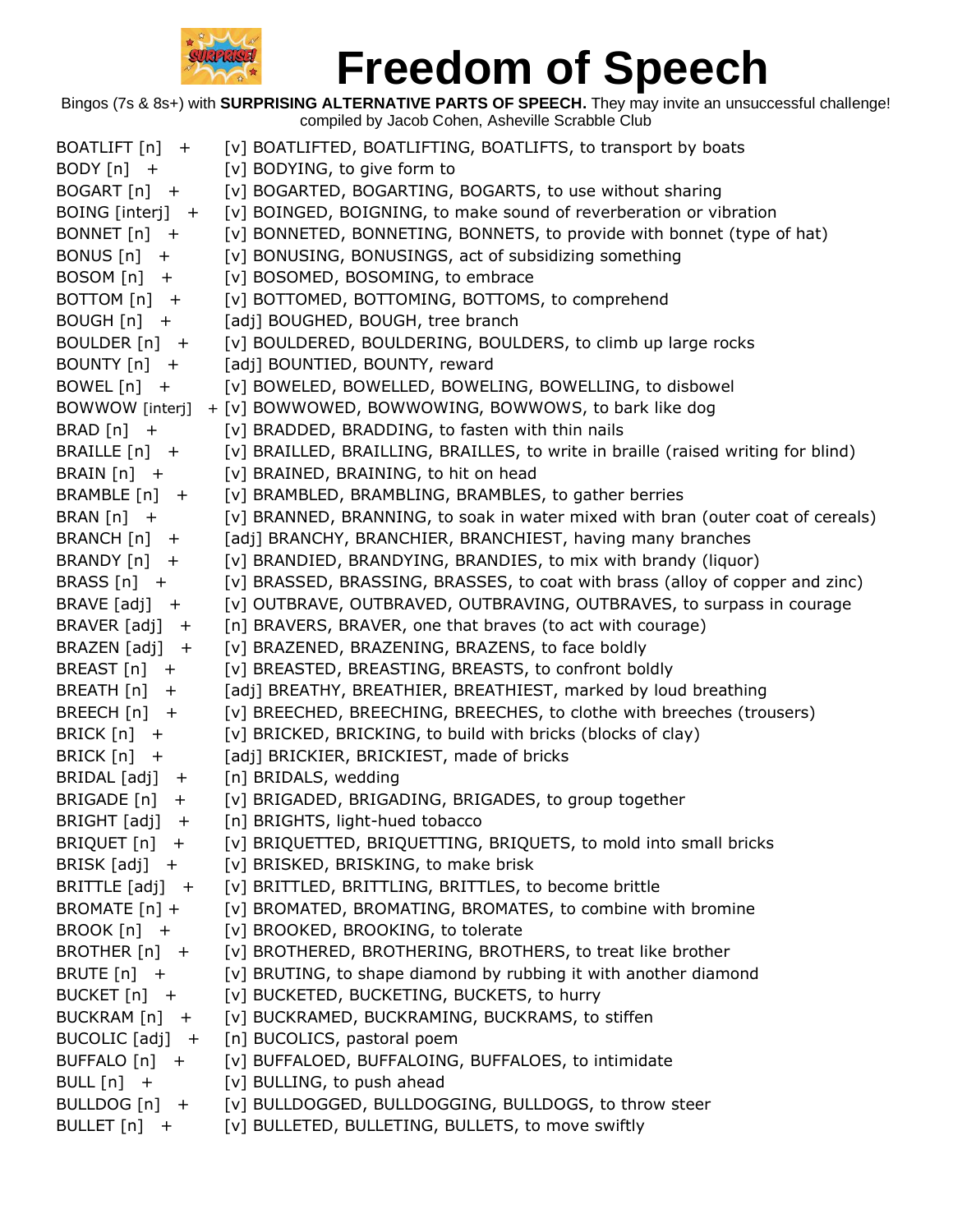

| BULLETIN [n]<br>$+$  | [V] BULLETINED, BULLETINING, BULLETINS, to issue news item                        |
|----------------------|-----------------------------------------------------------------------------------|
| BULWARK [n] +        | [v] BULWARKED, BULWARKING, BULWARKS, to fortify with defensive wall               |
| BUMPER $[n]$ +       | [v] BUMPERED, BUMPERING, BUMPERS, to fill to brim                                 |
| BUNKER $[n]$ +       | [v] BUNKERED, BUNKERING, BUNKERS, to store in large bin                           |
| BUNTING [v] +        | [n] BUNTINGS, BUNTING, fabric used for flags                                      |
| BURDEN $[n]$ +       | [v] BURDENED, BURDENING, BURDENS, to load heavily                                 |
| BURL $[n]$ +         | [v] BURLING, to finish cloth by removing lumps                                    |
| BUSH $[n]$ +         | [v] BUSHING, to cover with bushes (shrubs)                                        |
| BUSHEL $[n]$ +       | [v] BUSHELED, BUSHELLED, BUSHELING, BUSHELLING, BUSHELS, to mend clothing         |
| BUTTERY [adj] +      | $[n]$ wine cellar $[n - RIES]$                                                    |
| BUTTON [n] +         | [adj] BUTTONY, resembling button                                                  |
| BYGONE $[adj]$ +     | [n] BYGONES, past occurrence                                                      |
| BYLINE $[n]$ +       | [v] BYLINED, BYLINING, BYLINES, to write under byline (line giving author's name) |
|                      | C <sub>7s</sub>                                                                   |
| $CAB[n]$ +           | [v] CABBING, to take drive by taxicab                                             |
| $CABAL[n]$ +         | [v] CABALLED, CABALLING, to conspire                                              |
| CABBAGE [n] +        | [adj] CABBAGEY, CABBAGY, resembling cabbage (leafy vegetable)                     |
| $CABBAGE[n] +$       | [v] CABBAGED, CABBAGING, CABBAGES, to steal                                       |
| $CABIN[n]$ +         | [v] CABINED, CABINING, to live in cabin (roughly built house)                     |
| $CACHET[n]$ +        | [v] CACHETED, CACHETING, CACHETS, to print design on envelope                     |
| $CADENCE[n]$ +       | [v] CADENCED, CADENCING, CADENCES, to make rhythmic,                              |
| $CAFTAN[n]$ +        | [adj] CAFTANED, full-length tunic                                                 |
| CALAMINE [n] +       | [v] CALAMINED, CALAMINING, CALAMINES, to apply ointment for skin ailments         |
| CALENDAR $[n]$ +     | [v] CALENDARED, CALENDARING, CALENDARS, to schedule                               |
| CALENDER $[n]$ +     | [v] CALENDERED, CALENDERING, CALENDERS, to smooth by pressing between rollers     |
| $CALIBRE[n] +$       | [adj] CALIBRED, CALIBRE caliber (diameter of gun barrel)                          |
| $CALIPER[n] +$       | [v] CALIPERED, CALIPERING, CALIPERS, to use type of measuring device              |
| $CALLOUS[n] +$       | [v] CALLOUSED, CALLOUSING, CALLOUSES, to make or become hard                      |
| $CALLUS[n] +$        | [v] CALLUSED, CALLUSING, CALLUSES, to form hard growth                            |
| $CALORIC [adj] +$    | [n] CALORICS, heat                                                                |
| CAMEO $[n]$ +        | [v] CAMEOED, CAMEOING, to portray in sharp, delicate relief                       |
| CAMPUS $[n]$ +       | [v] CAMPUSED, CAMPUSING, CAMPUSES, to restrict student to school grounds          |
| CANCER $[n]$ +       | [adj] CANCERED, malignant growth                                                  |
| CANDID $[adj] +$     | [n] CANDIDS, unposed photograph                                                   |
| CANDY $[n]$ +        | [v] CANDIED, CANDYING, CANDIES, to coat with sugar                                |
| CANKER $[n]$ +       | [v] CANKERED, CANKERING, CANKERS, to affect with ulcerous sores                   |
| CANNON [n]<br>$^{+}$ | [v] CANNONED, CANNONING, CANNONS, to fire cannon (heavy firearm)                  |
| CANOPY [n]<br>$+$    | [v] CANOPIED, CANOPYING, CANOPIES, to cover from above                            |
| CANTON $[n]$ +       | [v] CANTONED, CANTONING, CANTONS, to divide into cantons (districts)              |
| CAPER $[n]$ +        | [v] CAPERED, CAPERING, to frolic (to play and run about merrily)                  |
| CAPSULE $[n]$ +      | [v] CAPSULED, CAPSULING, CAPSULES, to condense into brief form                    |
| CARDIAC [n]<br>$+$   | [v] CARDIACS, person with heart disorder                                          |
| CAREER [n]<br>$^{+}$ | [v] CAREERED, CAREERING, CAREERS, to go at full speed                             |
| CARHOP [n]<br>$^{+}$ | [v] CARHOPPED, CARHOPPING, CARHOPS, to serve customers at drive-in restaurant     |
| CARILLON $[n]$ +     | [v] CARILLONNED, CARILLONNING, CARILLONS, to play set of bells                    |
| CARROT [n]<br>$^{+}$ | [adj] CARROTY, CARROTIER, CARROTIEST resembling carrot in color                   |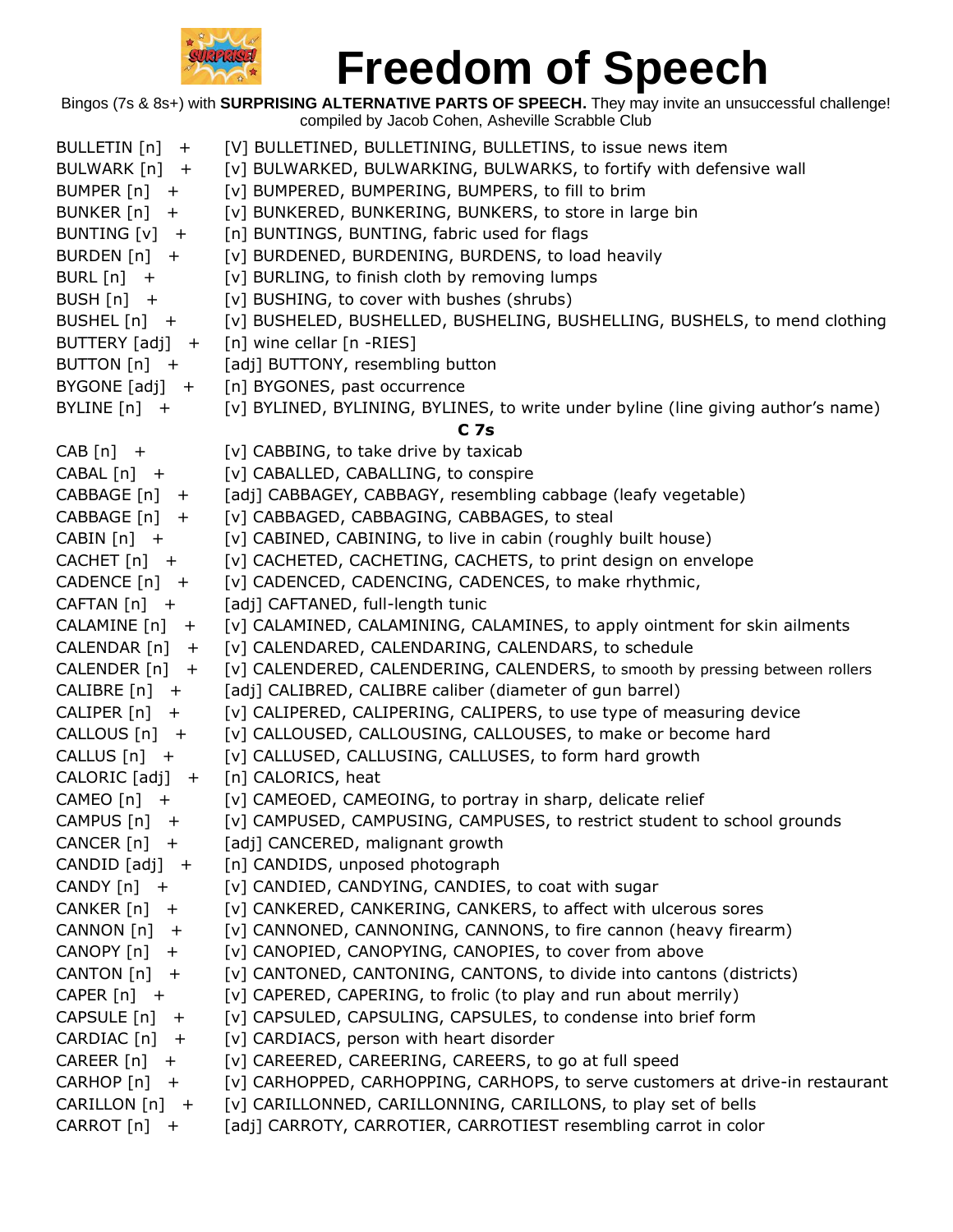

| CARTON [n] +         | [v] CARTONED, CARTONING, CARTONS, to pack in cardboard box                                   |
|----------------------|----------------------------------------------------------------------------------------------|
| CARTOON [n] +        | [adj] CARTOONY, CARTOONIER, CARTOONIEST, resembling cartoon                                  |
| CARTOON $[n]$ +      | [v] CARTOONED, CARTOONING, CARTOONS, to sketch cartoon (humorous representation) of          |
| $CASK[n] +$          | [v] CASKING, to store in cask (strong barrel)                                                |
| $CASEET[n] +$        | [v] CASKETED, CASKETING, CASKETS, to place in casket (burial case)                           |
| $CASTER[n]$ +        | [adj] CASTERED, small, swiveling wheel                                                       |
| CASUAL [adj] +       | [n] CASUALS, one who works occasionally                                                      |
| $CAT[n]$ +           | [v] CATTING, to hoist anchor to cathead                                                      |
| $CAUSAL [adj] +$     | [n] CAUSALS, word expressing cause or reason                                                 |
| CAUSEWAY [n] +       | [v] CAUSEWAYED, CAUSEWAYING, CAUSEWAYS, to build causeway (raised roadway) over              |
| CAUSTIC [adj]<br>$+$ | [n] CAUSTICS, corrosive substance                                                            |
| $CAVALIER [adj] +$   | [v] CAVALIERED, CAVALIERING, CAVALIERS, to behave haughtily                                  |
| $CAVEAT[n]$ +        | [v] CAVEATED, CAVEATING, CAVEATS, to enter type of legal notice                              |
| $CAVERN[n]$ +        | [v] CAVERNED, CAVERNING, CAVERNS, to hollow out                                              |
| $CAVITY[n]$ +        | [adj] CAVITIED, unfilled space within mass                                                   |
| $CAYENNE[n]$ +       | [adj] CAYENNED, hot seasoning                                                                |
| CELL $[n]$ +         | [v] CELLING, to store in honeycomb                                                           |
| $CELLAR[n] +$        | [v] CELLARED, CELLARING, CELLARS, to store in underground room                               |
|                      | CELLULAR [adj] + [n] CELLULARS, cell phone                                                   |
| $CENSUS[n]$ +        | [v] CENSUSED, CENSUSING, CENSUSES, to take official count of                                 |
| CENTRAL [adj] +      | [n] CENTRALS, telephone exchange                                                             |
|                      | CEREBRAL [adj] + [n] CEREBRALS, kind of consonant                                            |
| CHAGRIN [n] +        | [v] CHAGRINED, CHAGRINNED, CHAGRINING, CHAGRINNING, CHAGRINS, to humiliate                   |
| CHAIN $[n]$ +        | [v] CHAINED, CHAINING, to bind with chain (series of connected rings)                        |
| CHAIRMAN [n] +       | [V] CHAIRMANED or CHAIRMAMNED, CHAIRMANING or CHAIRMANNING, CHAIRMANS, to act as chairman of |
| $CHALICE[n] +$       | [adj] CHALICED, drinking cup                                                                 |
| $CHAMBER[n]$ +       | [v] CHAMBERED, CHAMBERING, CHAMBERS, to put in chamber (room)                                |
| CHAMP $[n]$ +        | [v] CHAMPED, CHAMPING, to chew noisily                                                       |
| $CHAPTER[n] +$       | [v] CHAPTERED, CHAPTERING, CHAPTERS, to divide book into chapters (main sections)            |
| CHARCOAL [n] +       | [v] CHARCOALED, CHARCOALING, CHARCOALS, to blacken with charcoal (dark, porous carbon)       |
| $CHARIOT[n]$ +       | [v] CHARIOTED, CHARIOTING, CHARIOTS, to ride in chariot (type of cart)                       |
| CHARMING $[v]$ +     | [adj] CHARMING, CHARMINGER, CHARMINGEST, pleasing                                            |
| $CHASM[n]$ +         | [adj] CHASMED, deep cleft in earth                                                           |
| $CHEDDAR[n]$ +       | [adj] CHEDDARY, CHEDDAR, type of cheese                                                      |
| CHEEK $[n]$ +        | [v] CHEEKED, CHEEKING, to speak impudently to                                                |
| CHEESE $[n]$ +       | [v] CHEESED, CHEESING, CHEESES, to stop                                                      |
| $CHEST[n]$ +         | [adj] CHESTED, CHEST, part of body                                                           |
| $CHEVY[n]$ +         | [v] CHEVIED, CHEVYING, CHEVIES, to chase about                                               |
| $CHILD[n] +$         | [adj] CHILDING, pregnant                                                                     |
| CHIPPER $[adj] +$    | [v] CHIPPERED, CHIPPERING, CHIPPERS, to chirp                                                |
| $CHOIR[n]$ +         | [v] CHOIRED, CHOIRING, to sing in unison                                                     |
| CHOPPER $[n]$ +      | [v] CHOPPERED, CHOPPERING, CHOPPERS, to travel by helicopter                                 |
| CHORAL [adj] +       | [n] CHORALS, chorale (hymn sung in unison)                                                   |
| CHORD $[n]$ +        | [v] CHORDED, CHORDING, to play chord (combination of three or more musical tones)            |
| $CHORE[n] +$         | [v] CHORING, to do small job                                                                 |
|                      | CHOWDER [n] + [v] CHOWDERED, CHOWDERING, CHOWDERS, to make thick soup of                     |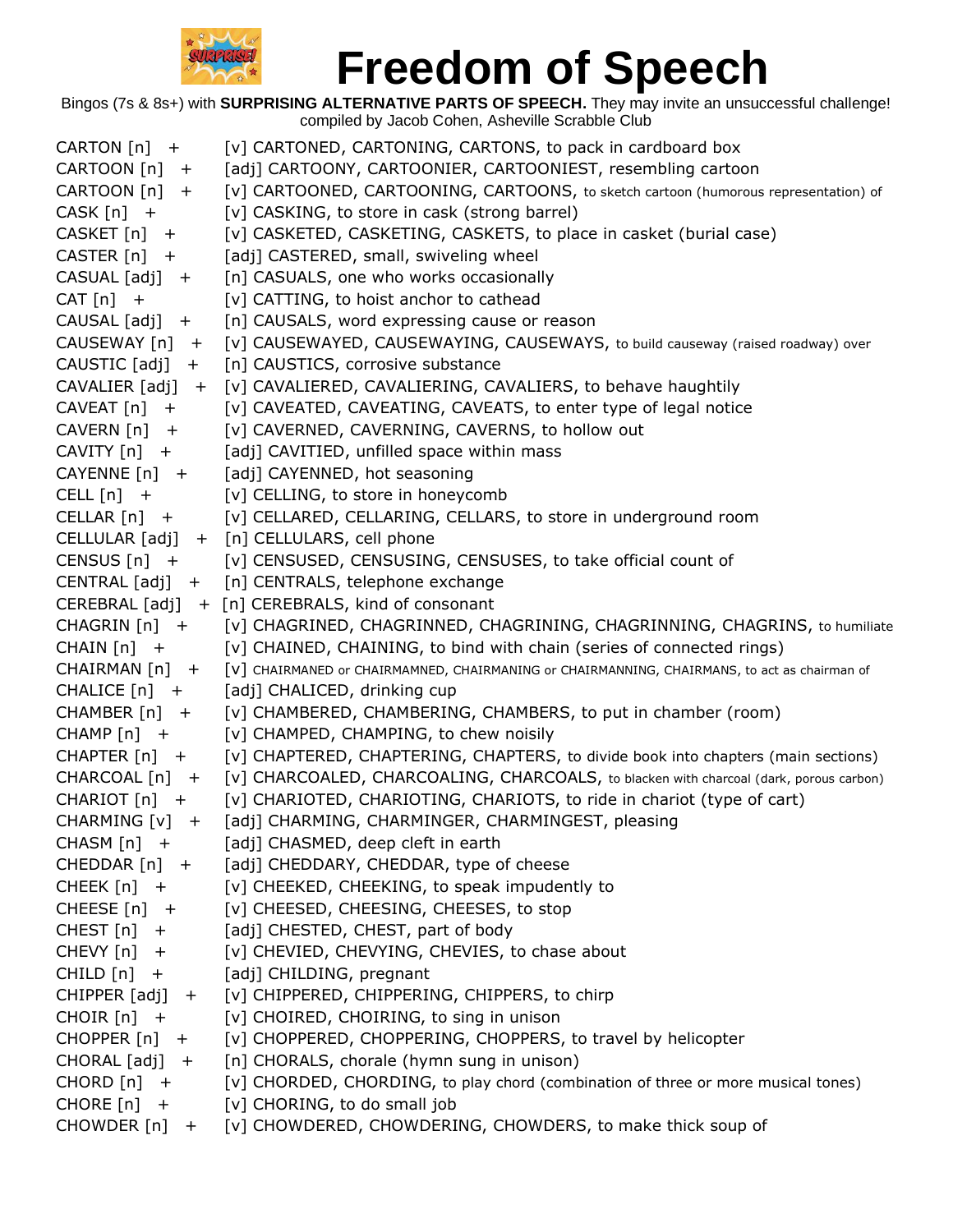

| $CHRONIC [adj] +$    | [n] CHRONICS, one that suffers from long-lasting disease                                                        |
|----------------------|-----------------------------------------------------------------------------------------------------------------|
| CHUM $[n]$ +         | [v] CHUMMED, CHUMMING, to be close friends with someone                                                         |
| CHUMP $[n]$ +        | [v] CHUMPED, CHUMPING, to munch                                                                                 |
| CHURCH $[n]$ +       | [v] CHURCHED, CHURCHING, CHURCHES, to bring to church                                                           |
| CHURCH [n]<br>$+$    | [adj] CHURCHY, CHURCHIER, CHURCHIEST, churchly (pertaining to church)                                           |
| CHUTE $[n]$ +        | [v] CHUTING, to convey by chute (vertical passage)                                                              |
| $CINDER[n] +$        | [v] CINDERED, CINDERING, CINDERS, to reduce to cinders (ashes)                                                  |
| CIRCUIT [n]<br>$+$   | [v] CIRCUITED, CIRCUITING, CIRCUITS, to move around                                                             |
| $CIRCUS[n]$ +        | [adj] CIRCUSY, public entertainment                                                                             |
| CLARION $[n]$ +      | [v] CLARIONED, CLARIONING, CLARION, to proclaim by blowing medieval trumpet                                     |
| $CLAY[n]$ +          | [v] CLAYING, to treat with clay (fine grained, earthy material)                                                 |
| $CLEAT[n]$ +         | [v] CLEATED, CLEATING, to strengthen with strip of wood or iron                                                 |
| CLEFT $[n]$ +        | [v] CLEFTED, CLEFTING, to insert scion into stock of plant                                                      |
|                      | CLERICAL [adj] + [n] CLERICALS, cleric                                                                          |
| $CLERK[n] +$         | [v] CLERKED, CLERKING, to serve as clerk (office worker)                                                        |
| CLICHE $[n]$ +       | [adj] CLICHED, trite expression                                                                                 |
| CLIQUE [n]<br>$^{+}$ | [v] CLIQUED, CLIQUING, CLIQUES, to form clique (exclusive group of persons)                                     |
| $CLOSET[n]$ +        | [v] CLOSETED, CLOSETING, CLOSETS, to enclose in private room                                                    |
| CLOSURE $[n]$ +      | [v] CLOSURED, CLOSURING, CLOSURES, CLOSURE, to cloture (to end debate by calling for vote)                      |
| CLOTURE $[n]$ +      | [v] CLOTURED, CLOTURING, CLOTURES, to end debate by calling for vote                                            |
| CLOUT $[n]$ +        | [v] CLOUTED, CLOUTING, to hit with hand                                                                         |
| $CLOVER[n] +$        | [adj] CLOVERED, CLOVER, plant                                                                                   |
| CLUTTER $[n]$ +      | [v] CLUTTERED, CLUTTERING, CLUTTERS, to pile in disorderly state                                                |
| $COAL[n]$ +          | [v] COALING, to supply with coal (carbon fuel)                                                                  |
| COBWEB [n]<br>$+$    | [v] COBWEBBED, COBWEBBING, COBWEBS, to cover with cobwebs (spider webs)                                         |
| COCKADE [n]<br>$+$   | [adj] COCKADED, ornament worn on side of hat                                                                    |
| COCKEYE [n]<br>$+$   | [adj] COCKEYED, squinting eye                                                                                   |
| COCKTAIL [n]<br>$+$  | [v] COCKTAILED, COCKTAILING, COCKTAILS, to drink alcoholic beverages                                            |
| COCOON [n]<br>$+$    | [v] COCOONED, COCOONING, COCOONS, to wrap or envelop tightly                                                    |
| $COD [n] +$          | [v] CODDING, to fool (to deceive (to mislead by deception))                                                     |
| COFFER $[n]$ +       | [v] COFFERED, -COFFERING, COFFERS, to pot in strongbox                                                          |
| COFFIN [n]<br>$\pm$  | [v] COFFINED, COFFINS, COFFINING, to put in coffin (burial case)                                                |
| $COG[n]$ +           | [v] COGGING, to cheat at dice                                                                                   |
| $COIF[n] +$          | [v] COIFFED, COIFFING, to style hair                                                                            |
|                      | COLLAGE [n] + [v] COLLAGED, COLLAGING, COLLAGES, to arrange materials in collage (kind of artistic composition) |
|                      | COLLET [n] + [v] COLLETED, COLLETING, COLLETS, to set gem in rim or ring                                        |
|                      | COLOGNE [n] + [adj] COLOGNED, scented liquid                                                                    |
|                      | COLONIAL [adj] + [n] COLONIALS, citizen of colony                                                               |
|                      | COLORADO [n] + [v] COLORADO, of medium strength and color -- used of cigars [adj]                               |
| COLT $[n]$ +         | [adj] COLTISH, young male horse                                                                                 |
|                      | COMBINED [adj] + [n] COMBINEDS, skiing competition combining two events                                         |
|                      | COMMERCE [n] + [v] COMMERCED, COMMERCING, COMMERCES, to commune                                                 |
|                      | COMMON [adj] + [v] COMMONS, tract of publicly used lands                                                        |
|                      | COMPANY [n] + [v] COMPANIED, COMPANYING, COMPANIES, to associate with                                           |
|                      | COMPASS [n] + [v] COMPASSED, COMPASSING, COMPASSES, to go around                                                |
|                      | COMPLEX [n & adj] + [v] COMPLEXED, COMPLEXING, COMPLEXES, to make complex                                       |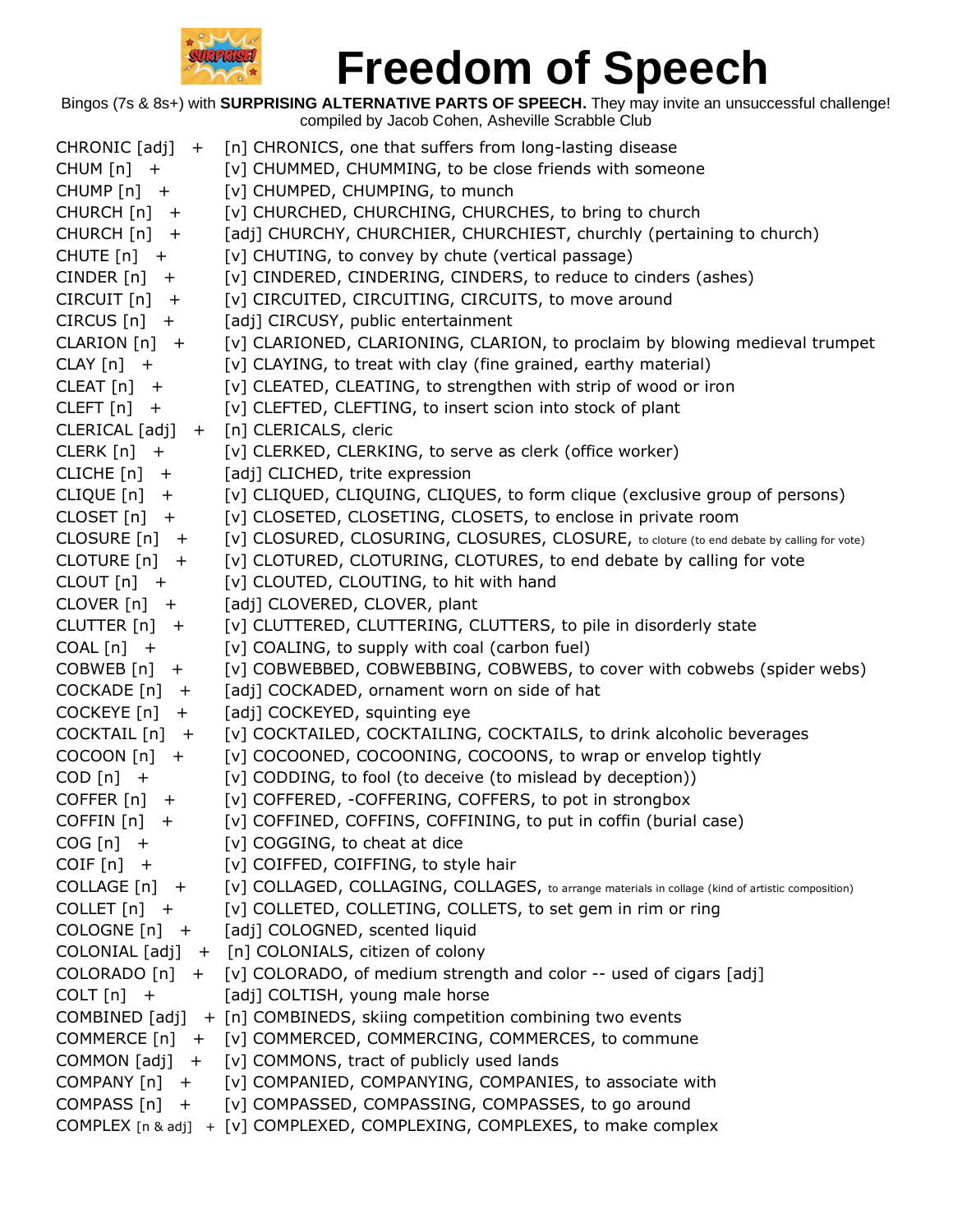

| CONCAVE [adj]<br>$+$ | [v] CONCAVED, CONCAVING, CONCAVES, to make concave (curving inward)                                     |
|----------------------|---------------------------------------------------------------------------------------------------------|
| CONCRETE $[n]$ +     | [v] CONCRETED, CONCRETING, CONCRETES, to solidify (to make solid)                                       |
| CONGRESS $[n]$ +     | [v] CONGRESSED, CONGRESSING, CONGRESSES, to assemble together                                           |
| CONTENT $[n]$ +      | [V] CONTENTED, CONTENTING, CONTENTS, to satisfy (to provide fully what is desired, expected, or needed) |
| CONTOUR [n]<br>$+$   | [v] CONTOURED, CONTOURING, CONTOURS, to make outline of                                                 |
| CONTRARY [adj] +     | [n] CONTRARIES, opposite                                                                                |
| CONTRAST [v] +       | [adj] CONTRASTY, having or producing in photography great contrast between highlights and shadows       |
| $CONVENT[n] +$       | [v] CONVENTED, CONVENTING, CONVENTS, to convene (to assemble (to come or bring together))               |
| $CONVOY[n]$ +        | [v] CONVOYED, CONVOYING, CONVOYS, to escort (to accompany (to go with as companion)))                   |
| COPPER $[n]$ +       | [v] COPPERED, COPPERING, COPPERS, to cover with copper (metallic element)                               |
| COPPICE $[n]$ +      | [v] COPPICED, COPPICCING, COPPICES, to cause to grow in form of coppice (thicket)                       |
| $COPYCAT[n]$ +       | [v] COPYCATTED, COPYCATTING, COPYCATS, to imitate                                                       |
| CORD $[n]$ +         | [v] CORDING, ribbed surface of cloth                                                                    |
| $CORDIAL [adj] +$    | [n] CORDIALS, liqueur (sweetened alcoholic beverage)                                                    |
| CORDUROY [n] +       | [v] CORDUROYED, CORDUROYING, CORDUROYS, to build type of road                                           |
| CORN $[n]$ +         | [v] CORNING, to preserve with salt                                                                      |
| $CORNICE[n] +$       | [v] CORNICED, CORNICING, CORNICES, to decorate with molding                                             |
| CORNROW $[n]$ +      | [v] CORNROWED, CORNROWING, CORNROWS, to braid hair tightly in rows close to scalp                       |
| CORSET $[n]$ +       | [v] CORSETED, CORSETING, CORSETS, to fit with corset                                                    |
| $CORYMB[n]$ +        | [adj] CORYMBED, flower cluster                                                                          |
| COSTUME [n]<br>$+$   | [v] COSTUMED, COSTUMING, COSTUMES, to supply with costume (style of dress)                              |
| COTTAGE [n]<br>$+$   | [adj] COTTAGEY, small house                                                                             |
| COTTAGE $[n]$ +      | [v] COTTAGED, COTTAGING, COTTAGES, to vacation at small house                                           |
| COTTON $[n]$ +       | [v] COTTONED, COTTONING, COTTONS, to take liking                                                        |
| COUP $[n]$ +         | [v] COUPING, to overturn                                                                                |
| COURSE $[n]$ +       | [v] COURSED, COURSING, COURSES, to cause hounds to chase game                                           |
| COURTESY [n] +       | [v] COURTESIED, COURTESYING, COURTESIES, to curtsy (to bow politely)                                    |
| COUSIN $[n]$ +       | [adj] COUSINLY, child of one's aunt or uncle                                                            |
| $COVENANT[n]$ +      | [v] COVENANTED, COVENANTING, COVENANTS, to enter into binding agreement                                 |
| $COVERT [adj] +$     | [n] COVERTS, hiding place                                                                               |
| $COMBOY[n] +$        | [v] COWBOYED, COWBOYING, COWBOYS, to tend cattle or horses                                              |
| COWHIDE $[n]$ +      | [v] COWHIDED, COWHIDING, COWHIDES, to flog with leather whip                                            |
|                      | COXSWAIN [n] + [v] COXSWAINED, COXSWAINING, COXSWAINS, to direct (crew) as coxswain                     |
|                      | CRANNY [n] + [adj] CRANNIED, crevice                                                                    |
|                      | CRAVEN [adj] + [v] CRAVENED, CRAVENING, CRAVENS, to make cowardly                                       |
|                      | CRAWFISH [n] + [v] CRAWFISHED, CRAWFISHING, CRAWFISHES, to back out or retreat                          |
|                      | CRAYON [n] + [v] CRAYONED, CRAYONING, CRAYONS, to use drawing implement                                 |
|                      | CRAZE $[n]$ + $[v]$ CRAZING, to make insane                                                             |
|                      | CREATIVE $[adj] + [n]$ CREATIVES, one who has ability to create                                         |
|                      | CREPE [n] + [v] CREPING, to frizz hair                                                                  |
|                      | CREVASSE [n] + [v] CREVASSED, CREVASSING, CREVASSES, to fissure                                         |
|                      | CREVICE [n] + [adj] CREVICED, cleft                                                                     |
|                      | CREW $[n]$ + $[v]$ CREWING, to serve aboard ship                                                        |
| $CRIB[n]$ +          | [v] CRIBBED, CRIBBING, to confine closely                                                               |
|                      | CRICKET [n] + [v] CRICKETED, CRICKETING, CRICKETS, to play cricket (ball game)                          |
|                      | CRIMSON [n] + [v] CRIMSONED, CRIMSONING, CRIMSONS, to make crimson (red color)                          |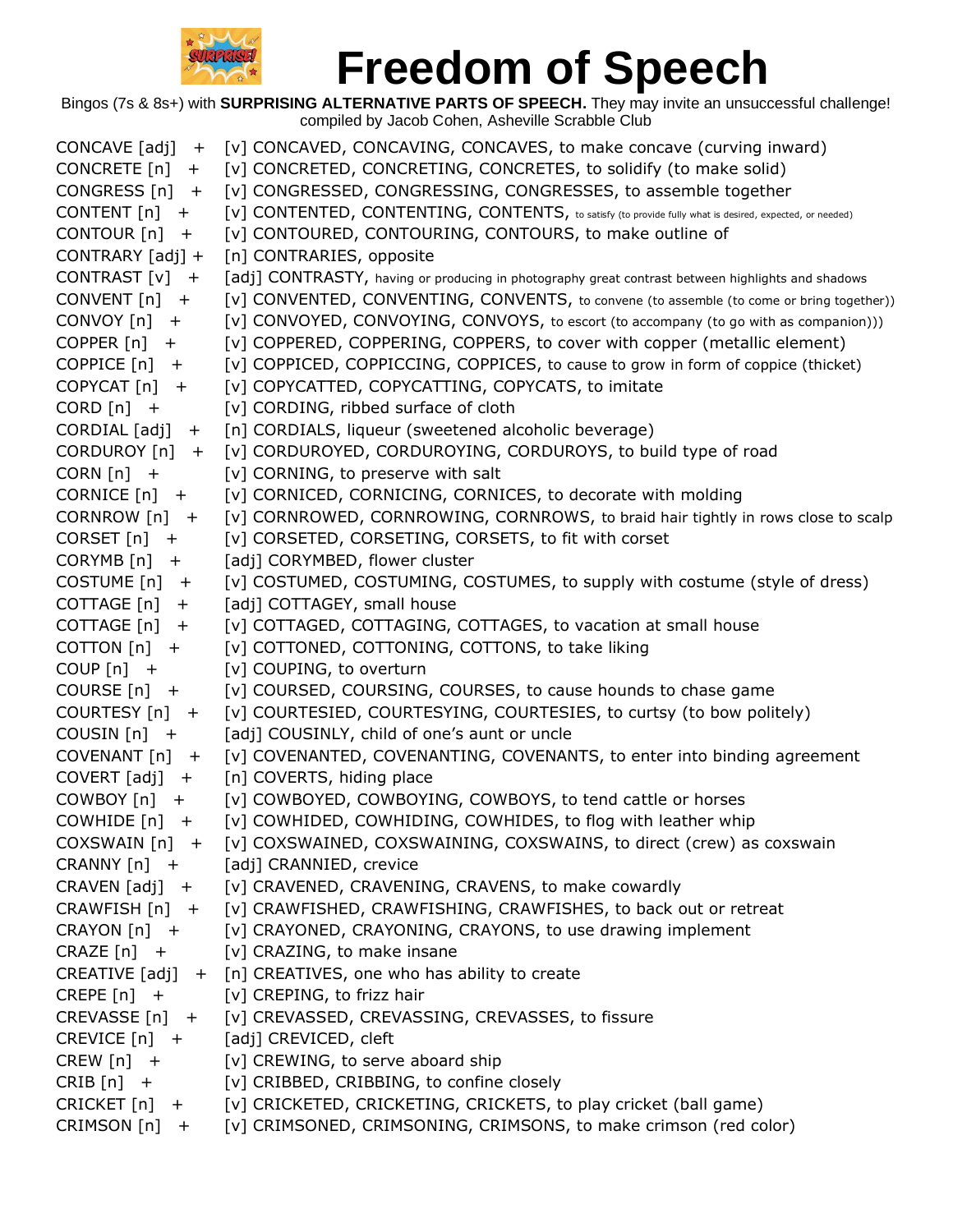

| $CRISPER [adj] +$      | [n] CRISPERS, one that crisps                                                                                            |
|------------------------|--------------------------------------------------------------------------------------------------------------------------|
| CROCK $[n]$ +          | [v] CROCKED, CROCKING, to soil                                                                                           |
| CROOK [n]<br>$\ddot{}$ | [adj] CROOKER CROOKEST sick                                                                                              |
| CROOK [n]<br>$+$       | [v] CROOKED, CROOKING, to bend                                                                                           |
| $CROSSBAR[n]$ +        | [v] CROSSBARRED, CROSSBARRING, CROSSBARS, to fasten with crossarms (horizontal bars)                                     |
| CROSSTIE $[n]$ +       | [adj] CROSSTIED, transverse beam                                                                                         |
| $CROTCH[n]$ +          | [adj] CROTCHED, angle formed by two diverging parts                                                                      |
| $CROWBAR[n] +$         | [v] CROWBARRED, CROWBARRING, CROWBARS, to use steel bar as lever                                                         |
| $CRUD[n]$ +            | [v] CRUDDING, to curd                                                                                                    |
|                        | CRUISE $[n + v] + [adj]$ CRUISEY, CRUISIER, CRUISIEST, cruisy (frequented by homosexuals seeking partners)               |
| CRUMB $[n]$ +          | [v] CRUMBED, CRUMBING, to break into crumbs (small pieces)                                                               |
| CRUTCH $[n]$ +         | [v] CRUTCHED, CRUTCHING, CRUTCHES, to prop up or support                                                                 |
| $CUCKOO[n]$ +          | [v] CUCKOOED, CUCKOOING, CUCKOOS, to repeat monotonously                                                                 |
| CULVERT $[n]$ +        | [v] CULVERTED, CULVERTING, CULVERTS, to channel stream through conduit                                                   |
| CUNNING [adj]<br>$+$   | [n] CUNNINGS, skill in deception                                                                                         |
| CUPOLA $[n]$ +         | [v] CUPOLAED, CUPOLAING, CUPOLAS, to shape like dome                                                                     |
| CURLICUE $[n]$ +       | [v] CURLICUED, CURLICUING, CIRLICUES, to decorate with curlicues (fancy spiral figures)                                  |
| $CURTAIN[n] +$         | [v] CURTAINED, CURTAINING, CURTAINS, to provide with hanging piece of fabric                                             |
| CYANIDE [n]<br>$+$     | [v] CYANIDED, CYANIDING, CYANIDES, to treat ore with cyanid                                                              |
| CYLINDER $[n]$ +       | [v] CYLINDERED, CYLINDERING, CYLINDERS, to furnish with cylinder (chamber in engine)                                     |
|                        | <b>D</b> 7s                                                                                                              |
| DAGGER [n] +           | [v] DAGGERED, DAGGERING, DAGGERS, to stab with small knife                                                               |
| DAISY [n] +            | [adj] DAISIED, DAISY, flowering plant                                                                                    |
| DAMASK [n] +           | [v] DAMASKED, DAMASKING, DAMASKS, to weave with elaborate design                                                         |
| DANDER $[n]$ +         | [v] DANDERED, DANDERING, DANDERS, to stroll                                                                              |
| DANGER [n] +           | [v] DANGERED, DANGERING, DANGERS, to endanger                                                                            |
| DARK $[adj] +$         | [v] DARKING, to darken                                                                                                   |
| DATABASE [n] +         | [V] DATABASED, DATABASING, DATABASES, to put data into database (collection of data in computer)                         |
| DATELINE [n] +         | [v] DATELINED, DATELINING, DATELINES, to provide news story with its date and place of origin                            |
| DAYLIGHT [n] +         | [v] DAYLIGHTED, DAYLIGHTING, DAYLIGHTS, to illuminate with light of day                                                  |
| DEACON [n] +           | [v] DEACONED, DEACONING, DEACONS, to read hymn aloud                                                                     |
| DEADLINE [n]<br>$^{+}$ | [v] DEADLINED, DEADLINING, DEADLINES, to set time limit on something                                                     |
|                        | DECADENT [adj] + [n] DECADENTS, one in state of mental or moral decay                                                    |
|                        | DECEASED [adj] + [n] DECEASEDS, deceased person                                                                          |
|                        | DECEASED [adj] + [v] DECEASED, DECEASING, DECEASES, to cut with die (device for shaping material)                        |
|                        | DECENTER [adj] + [v] DECENTERED, DECENTERING, DECENTERS, to put out of center                                            |
|                        | DECISION [n] + [v] DECISIONED, DECISIONING, DECISIONS, to win victory over boxing opponent on points                     |
|                        | DEGREE [n] + [adj] DEGREED, DEGREE, one of series of stages                                                              |
|                        | DELICATE [adj] + [n] DELICATE, DELICATES, delicacy (choice food)                                                         |
| $DELIGHT[n] +$         | [v] DELIGHTED, DELIGHTING, DELIGHTS, to give great pleasure to                                                           |
|                        | DEMAGOG [n] + [v] DEMAGOGED, DEMAGOGING, DEMAGOGS, to behave like demagog (leader who appeals to emotions and prejudices |
| DEN $[n]$ +            | [v] DENNING, to live in lair                                                                                             |
|                        | DENIM [n] + [adj] DENIMED, durable fabric                                                                                |
|                        | DENIZEN [n] + [v] DENIZENED, DENIZENING, DENIZENS, to make citizen of                                                    |
|                        | DENTAL [adj] + [n] DENTALS, dentally produced sound                                                                      |
|                        | DESOLATE [adj] + [v] DESOLATED, DESOLATING, -DESOLATES, to lay waste                                                     |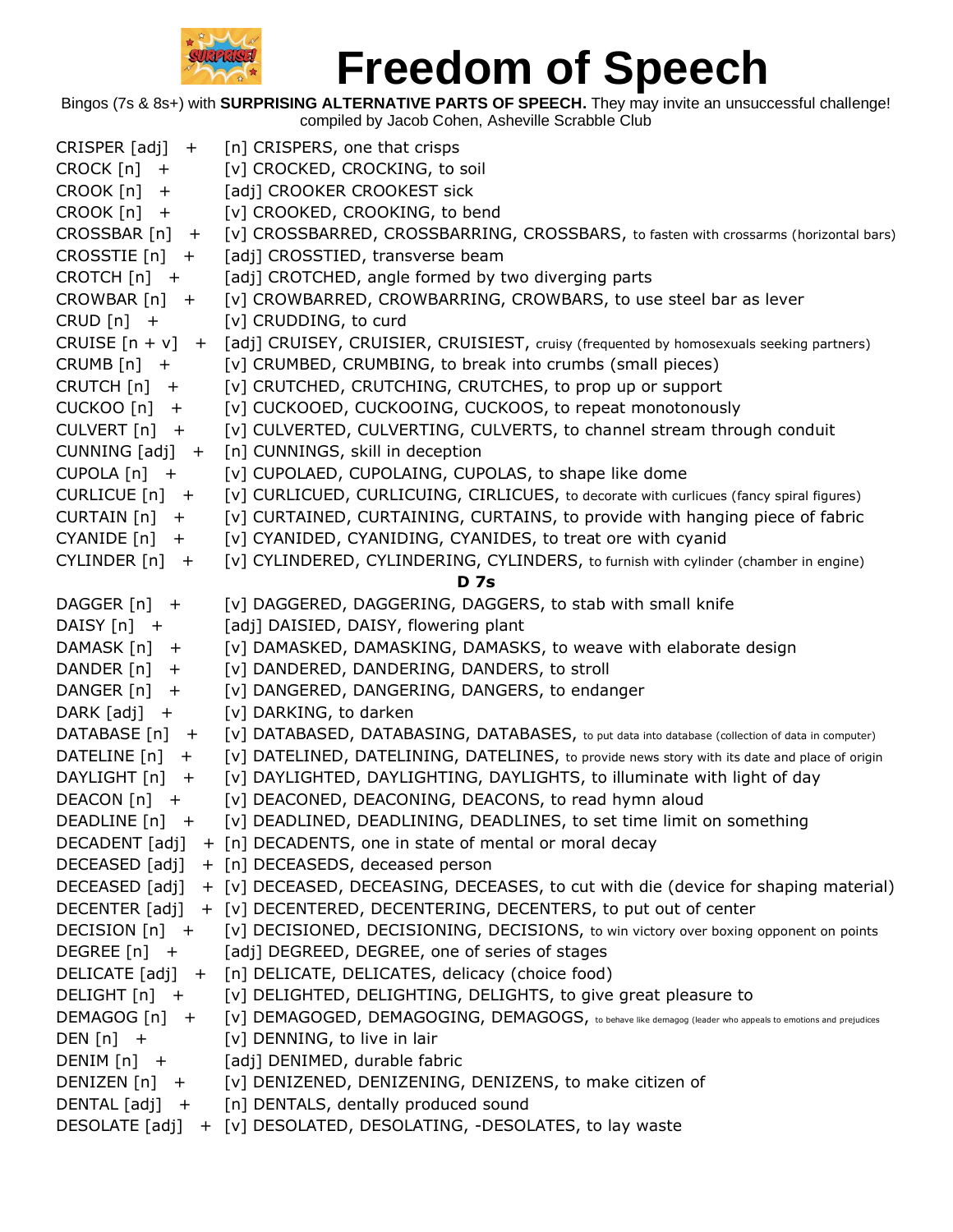

|                     | DESPITE [prep] + [v] DESPITED, DESPITING, DESPITES, to treat with contempt                      |
|---------------------|-------------------------------------------------------------------------------------------------|
| DEUCE $[n]$ +       | [v] DEUCING, to bring tennis score to tie                                                       |
| $DIAMOND[n]$ +      | [v] DIAMONDED, DIAMONDING, DIAMONDS, to adorn with diamonds (precious gems)                     |
| DIESEL [n] +        | [v] DIESELED, DIESELING, DIESELS, to continue running after ignition turned off                 |
| $DIFTARY [adj] +$   | [n] DIETARIES, system of dieting                                                                |
| $DIGITAL [adj] +$   | [n] DIGITAL, DIGITALS, piano key                                                                |
| $DIN[n]$ +          | [v] DINNING, to make loud noise                                                                 |
| $DIPLOMA[n]$ +      | [v] DIPLOMAED, DIPLOMAING, DIPLOMAS, to furnish with diploma                                    |
| DIPNET $[n]$ +      | [v] DIPNETTED, DIPNETTING, DIPNETS, to scoop fish with type of net                              |
| DISCIPLE [n] +      | [v] DISCIPLED, DISCIPLING, DISCIPLES, to cause to become follower                               |
| DISCORD [n] +       | [v] DISCORDED, DISCORDING, DISCORDS, to disagree                                                |
| $DISEASE[n]$ +      | [v] DISEASED, DISEASING, DISEASES, to make unhealthy                                            |
| $DISMAL [adj] +$    | [n] DISMALS, tract of swampy land                                                               |
| $DISMAX[n] +$       | [v] DISMAYED, DISMAYING, DISMAYS, to deprive of courage or resolution                           |
| DISTANCE $[n]$ +    | [v] DISTANCED, DISTANCING, DISTANCES, to leave behind                                           |
| $DISTRICT[n] +$     | [v] DISTRICTED, DISTRICTING, DISTRICTS, to divide into localities                               |
| DIURNAL [adj] +     | [n] DIURNALS, diary                                                                             |
| $DIZZY$ $[adj]$ +   | [v] DIZZIED, DIZZYING, DIZZIED, to make dizzy (having sensation of whirling)                    |
| $DOCKET[n] +$       | [v] DOCKETED, DOCKETING, DOCKETS, to supply with identifying statement                          |
| $DOG[n]$ +          | [v] DOGGING, to follow after like dog                                                           |
| DOGFIGHT [n] +      | [v] DOGFOUGHT, DOGFIGHTING, DOGFIGHTS, to engage in aerial battle                               |
| DOGGONE [adj]       | + [adj] DOGGONER, DOGGONEST, damned                                                             |
| DOGGONE [adj]       | + [v] DOGGONED, DOGGONING, DOGGONES, to damn                                                    |
|                     | DOGGONED [adj] + [adj] DOGGONEDER, DOGGONEDEST, damned                                          |
| DOGMATIC [adj]      | + [adj] DOGMATICS, DOGMA, principle or belief put forth as authoritative                        |
| DOILY $[n]$ +       | [adj] DOILIED, small napkin (piece of material used to wipe hands and mouth)                    |
| DOLLOP [n] +        | [v] DOLLOPED, DOLLOPING, DOLLOPS, to dispense in small amounts                                  |
| $DOLLY[n]$ +        | [v] DOLLIED, DOLLYING, DOLLIES, to move on wheeled platform                                     |
| DOMICILE $[n]$ +    | [v] DOMICILED, DOMICILING, DOMICILES, to establish in residence                                 |
|                     | DOMINANT [adj] + [n] DOMINANTS, DOMINANT, controlling genetic character                         |
| DORMER $[n]$ +      | [adj] DORMERED, DORMER, type of window                                                          |
| DORSAL $[adj] +$    | [n] DORSALS, dorsally located anatomical part                                                   |
| DOWDY [adj] +       | [n] DOWDIES, dowdy (lacking in stylishness or neatness) woman                                   |
|                     | DOWNLINK [n] + [v] DOWNLINKED, DOWNLINKING, DOWNLINKS, to transmit data from satellite to earth |
| DOZEN $[n]$ +       | [v] DOZENED, DOZENING, to stun                                                                  |
| $DRAB [adj] +$      | [v] DRABBED, DRABBING, to consort with prostitutes                                              |
| DRAM $[n]$ +        | [v] DRAMMED, DRAMMING, to tipple                                                                |
| $DRAT$ [interj] $+$ | [v] DRATTED, DRATTING, to damn (to curse (to wish evil upon))                                   |
|                     | DREADFUL [adj] + [n] DREADFULS, publication containing sensational material                     |
| DREARY $[adj] +$    | [n] DREARIES, dismal person                                                                     |
| DROLL $[adj] +$     | [v] DROLLED, DROLLING, to jest (to joke (to say something amusing))                             |
| DROPSY $[n]$ +      | [adj] DROPSIED, DROPSY, excessive accumulation of serous fluid                                  |
| DRYWALL [n] +       | [v] DRYWALLED, DRYWALLING, DRYWALLS, to cover wall with plasterboard                            |
| DUMMY $[n]$ +       | [v] DUMMIED, DUMMYING, DUMMIES, to make representation of                                       |
| $DUNG[n] +$         | [v] DUNGING, to fertilize with manure                                                           |
| DUNGAREE [n] +      | [adj] DUNGAREED, DUNGAREE, coarse cotton fabric                                                 |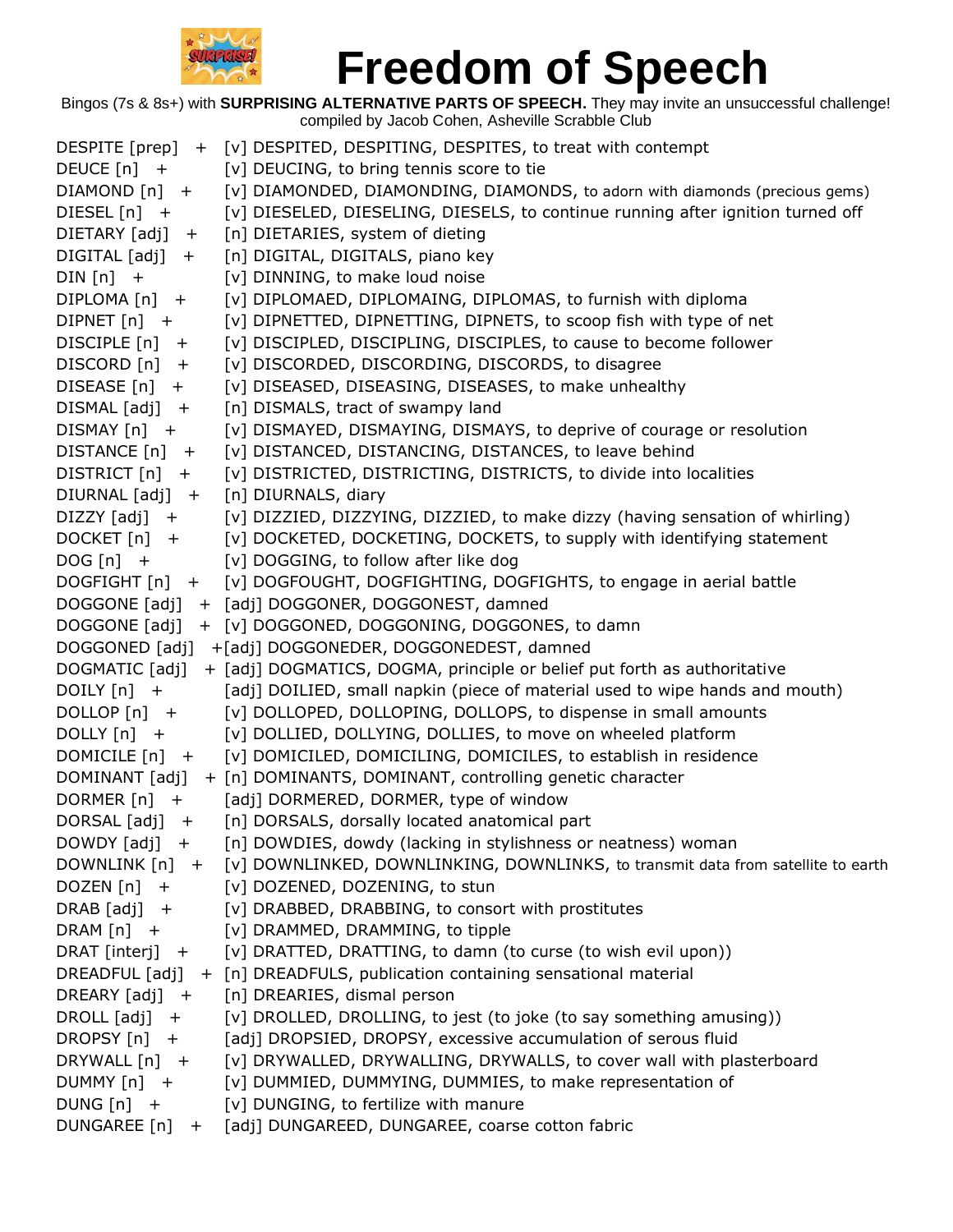

| DUNGEON $[n]$ +                    | [v] DUNGEONED, DUNGEONING, DUNGEONS, to confine in dungeon (underground prison)                      |
|------------------------------------|------------------------------------------------------------------------------------------------------|
| DUPLEX [n] +                       | [v] DUPLEXED, DUPLEXING, DUPLEXES, to make duple (having two parts or elements)                      |
|                                    | DURABLE [adj] + [n] DURABLES, durable goods                                                          |
| DURN [interj] +                    | [v] DURNING, to damn                                                                                 |
| DUSK $[n]$ +                       | [v] DUSKING, to become dark                                                                          |
|                                    | DYNAMIC [adj] + [n] DYNAMICS, physical force                                                         |
|                                    | <b>E</b> 7s                                                                                          |
| EAGLE $[n]$ +                      | [v] EAGLING, to score eagle (two strokes under par) on hole in golf                                  |
|                                    | EARNEST [adj] + [n] EARNESTS, down payment                                                           |
| EARTH $[n]$ +                      | [v] EARTHED, EARTHING, to cover with earth (soil)                                                    |
| $EASEL[n]$ +                       | [adj] EASELED, EASEL, three-legged frame                                                             |
| $ECHELON[n]$ +                     | [v] ECHELONED, ECHELONING, ECHELONS, to group in particular formation                                |
|                                    | ECLECTIC [adj] + [n] ECLECTICS, one who draws his beliefs from various sources                       |
|                                    | ECSTATIC $[adj] + [n]$ ECSTATICS, one that is subject to ecstasies                                   |
|                                    | ECUMENIC [adj] + [n] ECUMENICS, study of nature, mission, problems, and strategy of Christian church |
|                                    | EDUCABLE [adj] + [n] EDUCABLES, mildly retarded person                                               |
| $EFFECT[n] +$                      | [v] EFFECTED, EFFECTING, EFFECTS, to bring about                                                     |
| $ELASTIC [adj] +$                  | [n] ELASTICS, stretchable material                                                                   |
|                                    | ELDERLY [adj] + [n] ELDERLIES, rather old person                                                     |
|                                    | ELECTRIC [adj] + [n] ELECTRICS, something run by electricity                                         |
| $ELEGIAC [adj] +$                  | [n] ELEGIACS, type of verse                                                                          |
| ELEVATED $[v]$ +                   | [n] ELEVATEDS, railway that operates on raised structure                                             |
| ELIGIBLE $[adj] +$                 | [n] ELIGIBLES, one that is qualified to be chosen                                                    |
| EMBLEM $[n]$ +                     | [v] EMBLEMED, EMBLEMING, EMBLEMS, to represent with emblem (graphical symbol)                        |
| EMPIRIC $[adj] +$                  | [n] EMPIRICS, one who relies on practical experience                                                 |
| $EMPTIER [adj] +$                  | [n] EMPTIERS, one that empties                                                                       |
| $ENCLAVE[n] +$                     | [v] ENCLAVED, ENCLAVING, ENCLAVES, to enclose within foreign territory                               |
| $ENDEMIC [adj] +$                  | [n] ENDEMICS, endemial (peculiar to country or people) disease                                       |
| $ENDPLAN[n] +$                     | [v] ENDPLAYED, ENDPLAYING, ENDPLAYS, to force (opponent in bridge)                                   |
| ENGINE $[n]$ +                     | [v] ENGINED, ENGINING, ENGINES, to equip with machinery                                              |
| $ENGLISH[n]$ +                     | [v] ENGLISHED, ENGLISHING, ENGLISHES, to cause billiard ball to spin around its vertical axis        |
| $ENOUGH [adj] +$                   | [n] ENOUGHS, sufficient supply                                                                       |
| ENTIRE $[adj] +$                   | [n] ENTIRES, whole of something                                                                      |
| ENVIRONS $[n]$ +                   | [v] ENVIRONED, ENVIRONING, ENVIRONS, to encircle (to form circle around)                             |
| EPILOGUE $[n]$ +                   | [v] EPILOGUED, EPILOGUING, EPILOGUES, to provide with concluding section                             |
| ERMINE $[n]$ +                     | [adj] ERMINED, fur of certain weasels                                                                |
| $EROTIC [adj] +$                   | [n] EROTICS, amatory poem                                                                            |
| $\textsf{ERRANT}\texttt{[adj]}$ +  | [n] ERRANTS, wanderer                                                                                |
| $\textsf{ERRATIC}\texttt{[adj]}$ + | [n] ERRATICS, eccentric person                                                                       |
|                                    | ERUPTIVE [adj] + [n] ERUPTIVES, type of root                                                         |
| ESCROW $[n]$ +                     | [v] ESCROWED, ESCROWING, to place in custody of third party                                          |
| ESSAY $[n]$ +                      | [v] ESSAYED, ESSAYING, to try                                                                        |
| ESTATE $[n]$ +                     | [v] ESTATED, ESTATING, ESTATES, to provide with landed property                                      |
| ESTEEM $[n]$ +                     | [v] ESTEEMED, ESTEEMING, ESTEEMS, to have high opinion of                                            |
|                                    | ESTHETIC [adj] + [n] ESTHETICS, conception of beauty                                                 |
|                                    | ETERNAL [adj] + [n] ETERNALS, something lasting forever                                              |